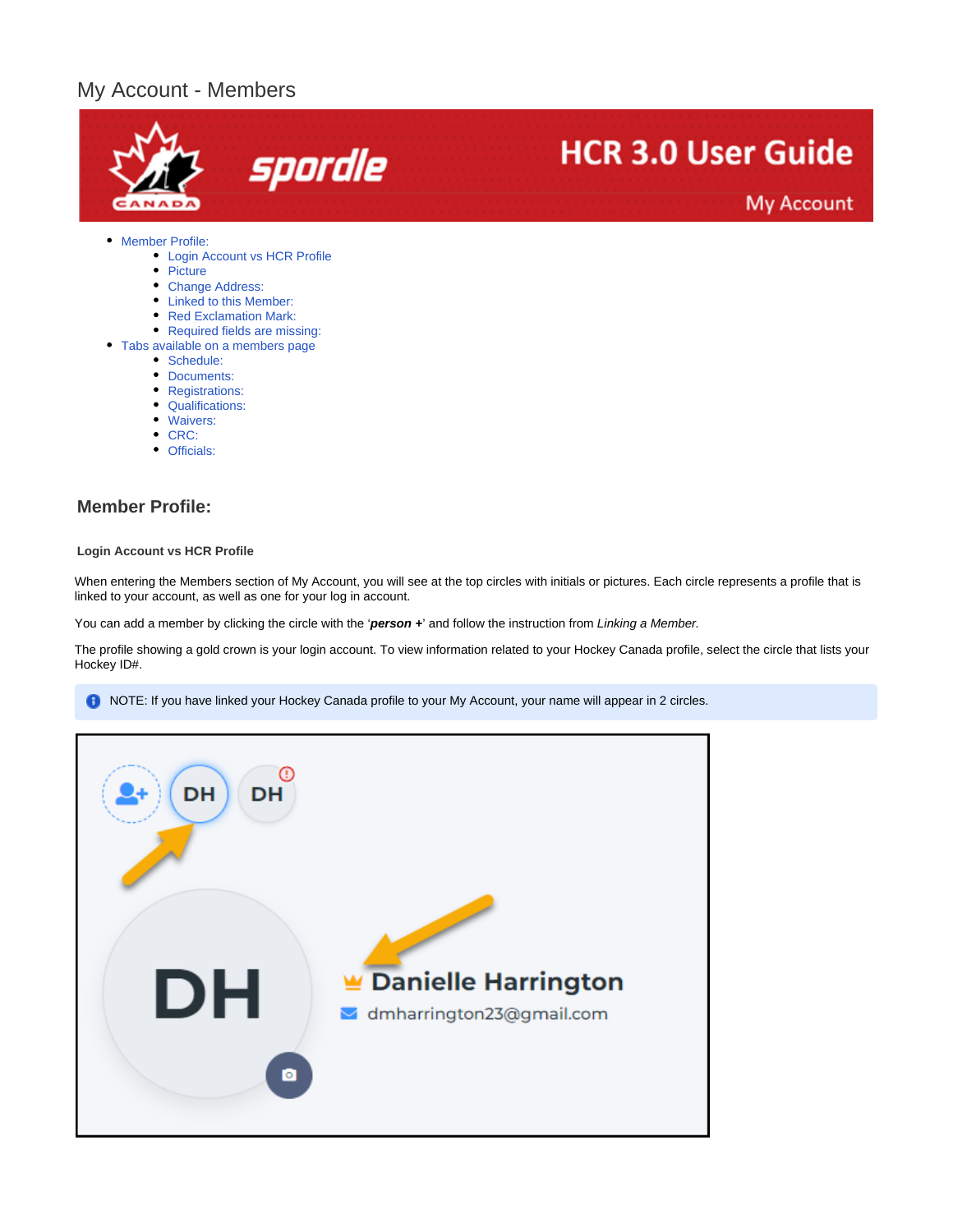

## <span id="page-1-0"></span>**Picture**

To Add a picture to your profile, click the '**Camera**', '**Add image**', and '**Save**'.

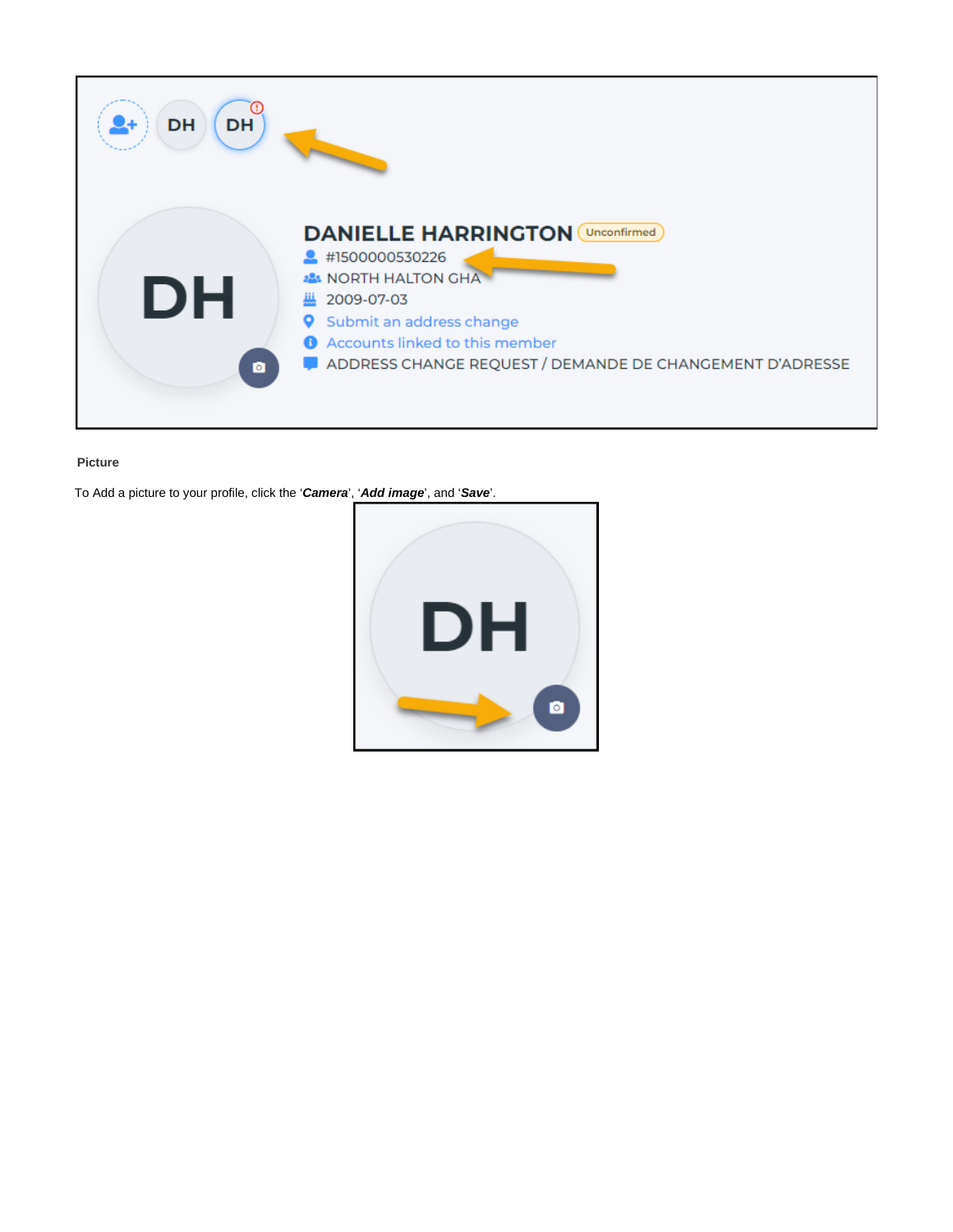

#### <span id="page-2-0"></span>**Change Address:**

To update an address from the My Account / Members menu, click on the member's circle so their information is displayed. Click on '**Submit an address change**'. The message Address Change Request will added, and the profile status will change to Unconfirmed the next time you login to your My Account.



**A** Note: To update an address to more than one profile linked to your My Account at once, you can make the change from the **Settings menu.**

### <span id="page-2-1"></span>**Linked to this Member:**

By clicking on the Accounts linked to this member, you can view who has added this HCR member to their My Account.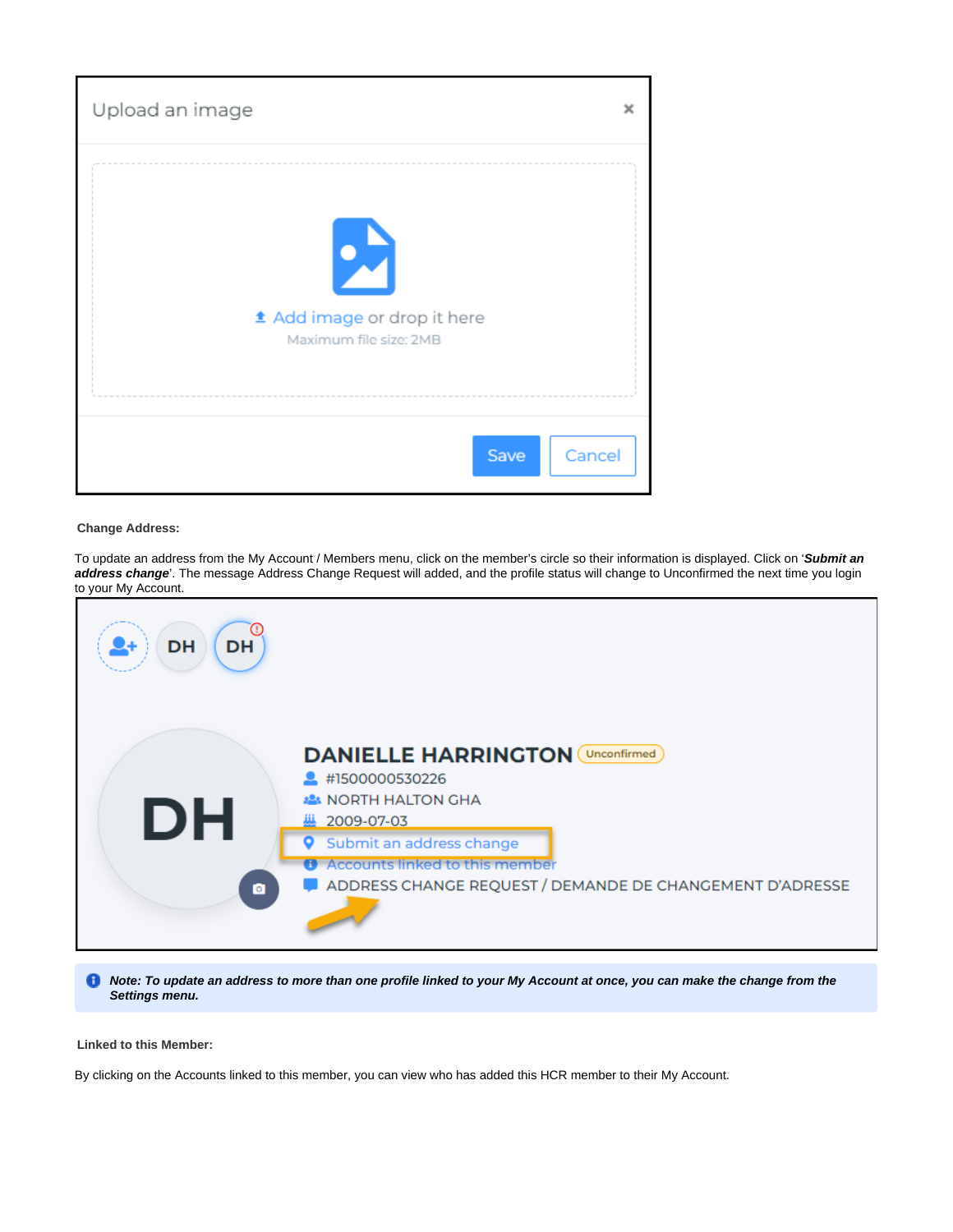| <b>DH</b><br>DH                                                                                                                                                                                                                                               |       |
|---------------------------------------------------------------------------------------------------------------------------------------------------------------------------------------------------------------------------------------------------------------|-------|
| <b>DANIELLE HARRINGTON</b> (Unconfirmed)<br><sup>2</sup> #1500000530226<br><b>ALL NORTH HALTON GHA</b><br>DH<br>2009-07-03<br><b>Q</b> Submit an address change<br>Accounts linked to this member<br>ADDRESS CHANGE REQUEST / DEMANDE DE CHANGEMENT D'ADRESSE |       |
| Accounts linked to this member                                                                                                                                                                                                                                |       |
| Kim Thomas<br>KT<br>Branch Super User - HOCKEY CANADA - TRAINING                                                                                                                                                                                              |       |
|                                                                                                                                                                                                                                                               | Close |

#### <span id="page-3-0"></span>**Red Exclamation Mark:**

From time to time you may find red exclamation marks on the circle with the profile's initials. This will let you know that there are missing requirements that needs to be updated - **Required fields are missing**, **Mandatory waivers needs to be signed**, and/or **missing documents**.



#### <span id="page-3-1"></span>**Required fields are missing:**

There are fields that are now mandatory to be updated on a members profile - Indigenous, Ethnicity, and Birth Country. If these are missing from a members profile, a required fields are missing flag will show on the profile page. You can click on the flag to open it, and you can update the missing fields.

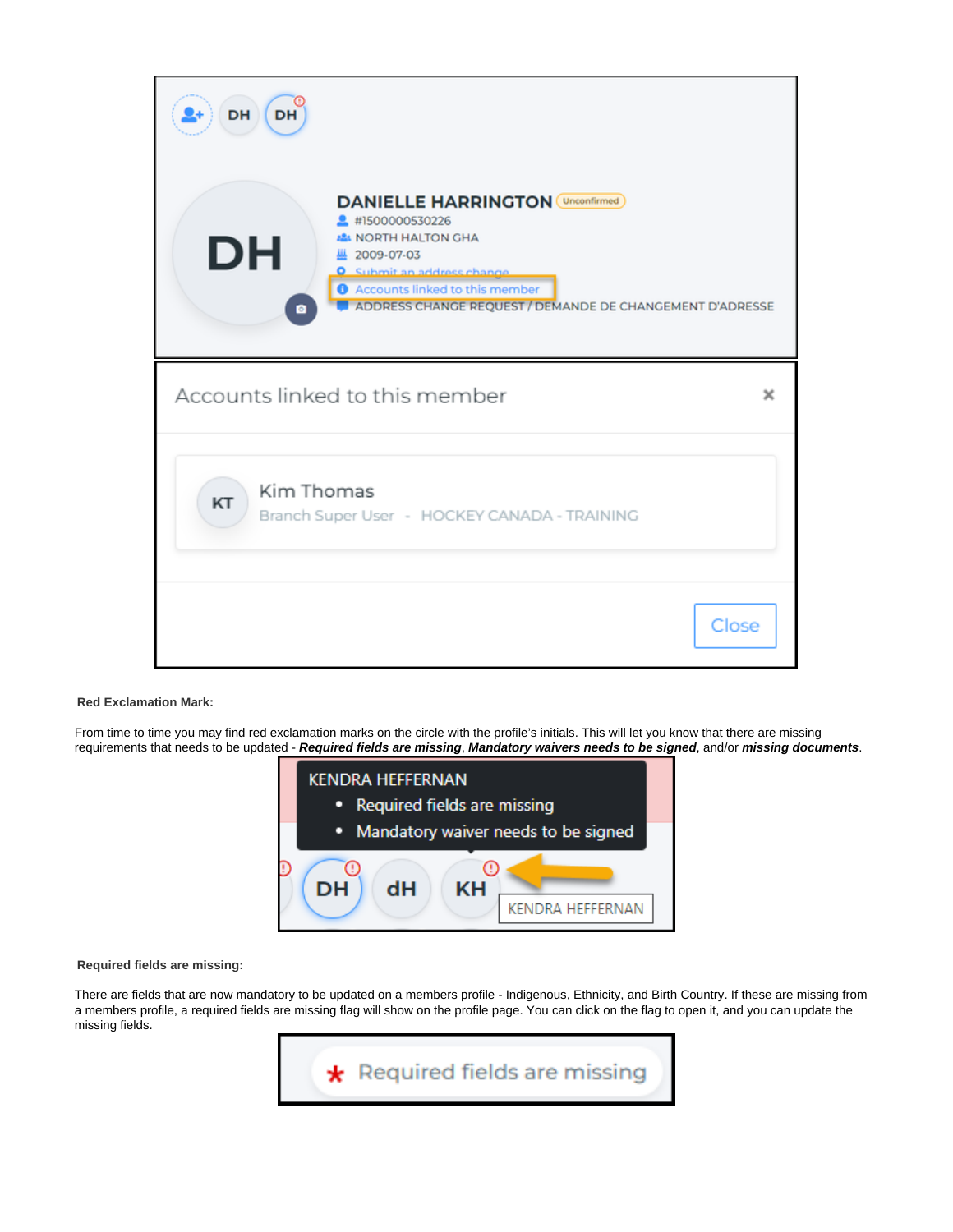| Missing information                                                                     | $\times$ |
|-----------------------------------------------------------------------------------------|----------|
| The system needs this information for this member.<br>Please fill out the fields below. |          |
| Identify as Indigenous*                                                                 |          |
| Select<br>$\vee$                                                                        |          |
| Ethnicity*<br>Search<br>$\sim$                                                          |          |
| Birth country *                                                                         |          |
| Canada<br>$\sim$                                                                        |          |
|                                                                                         |          |
| Confirm<br>Cancel                                                                       |          |

## <span id="page-4-0"></span>**Tabs available on a members page**

|  | Schedule |  |  | Documents Registrations Qualifications Waivers |  | <b>CRC</b> | <b>Official</b> |
|--|----------|--|--|------------------------------------------------|--|------------|-----------------|
|--|----------|--|--|------------------------------------------------|--|------------|-----------------|

**Note: Only members that have official qualifications on their profile will see the Officials Tab.** 

## <span id="page-4-1"></span>**Schedule:**

Upcoming payments and course dates can be viewed for the selected participant. If the course is offered online, a link will available by going to the date the course starts on. You can view the schedule by day, week, month or full schedule.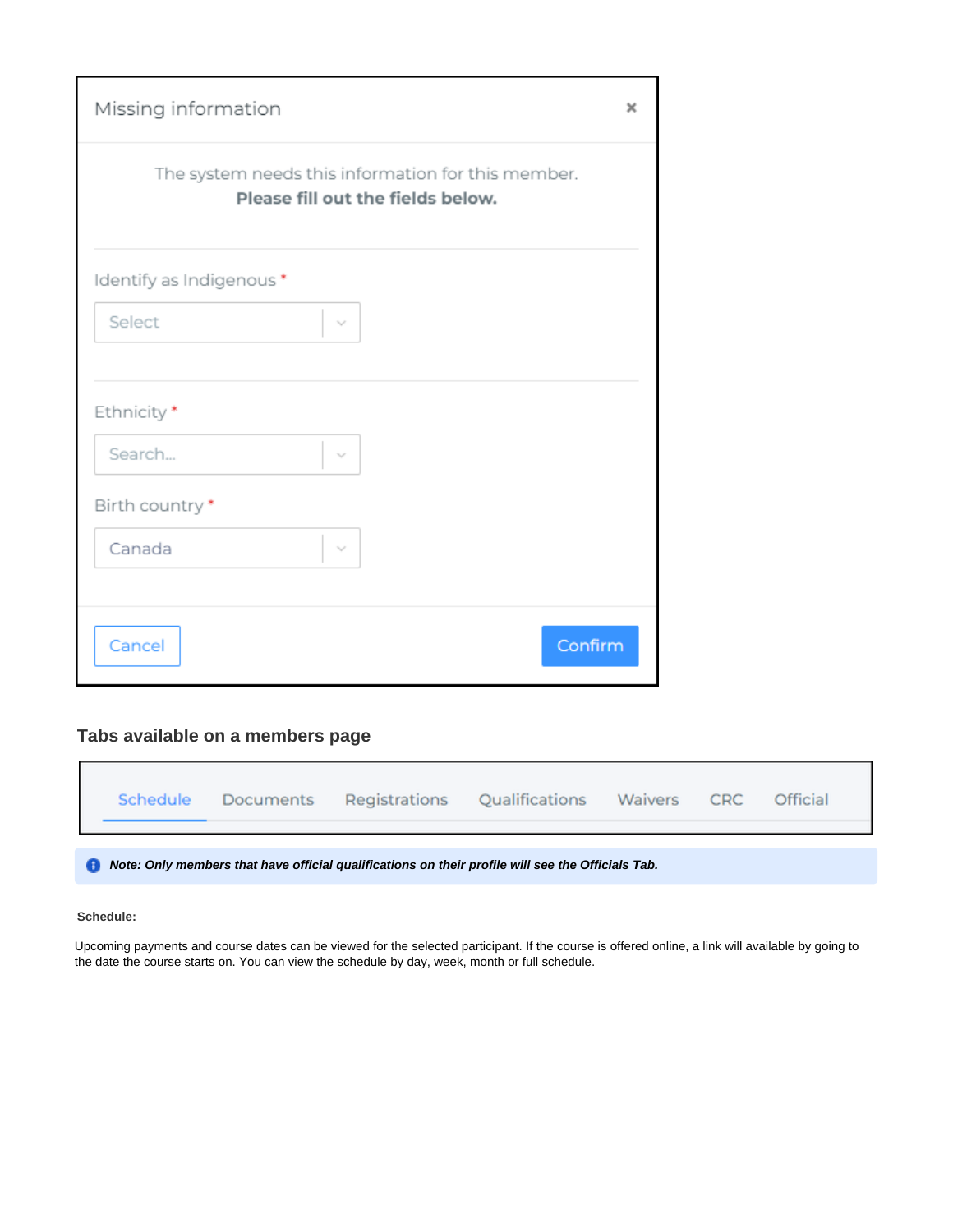| <b>Schedule</b>              |                                                           |             |              |             |  |  |  |  |
|------------------------------|-----------------------------------------------------------|-------------|--------------|-------------|--|--|--|--|
| $\left\langle \right\rangle$ | Wednesday 18 May 2022<br>$\rightarrow$ May 2022 $\bullet$ |             |              | Today       |  |  |  |  |
|                              | <b>DAY</b>                                                | <b>WEEK</b> | <b>MONTH</b> | <b>FULL</b> |  |  |  |  |
| 31 MAY 2022                  | <b>Upcoming Events</b>                                    |             |              |             |  |  |  |  |
| Payment<br>Payment           |                                                           |             |              |             |  |  |  |  |
| 30 JUNE 2022                 |                                                           |             |              |             |  |  |  |  |
| Payment<br>Payment           |                                                           |             |              |             |  |  |  |  |

## <span id="page-5-0"></span>**Documents:**

Documents may be required to approve your profile - please ask your association for a full list of what is required in your area.

If a document is needed, you may see a **Missing Document Flag**, you can click on it and it will let you know what is missing or needs updated.



Required documentation can be added, click the '**Add**' button, select the Document type, then click '**Save**'. Only one document can be added at a time, but type of document can be used as many times as needed.

<span id="page-5-1"></span>If a document has been added by mistake, or is no longer valid, please contact your local hockey association and your registrar will be able to remove them.

| Upload file                                           | $\mathbf x$ |
|-------------------------------------------------------|-------------|
| Document Type*<br>Select                              | $\sim$      |
| Proof of residency<br>Required                        |             |
| <b>Birth certificate</b><br>Required<br>Injury report |             |
| Insurance claim invoice<br>Receipt                    |             |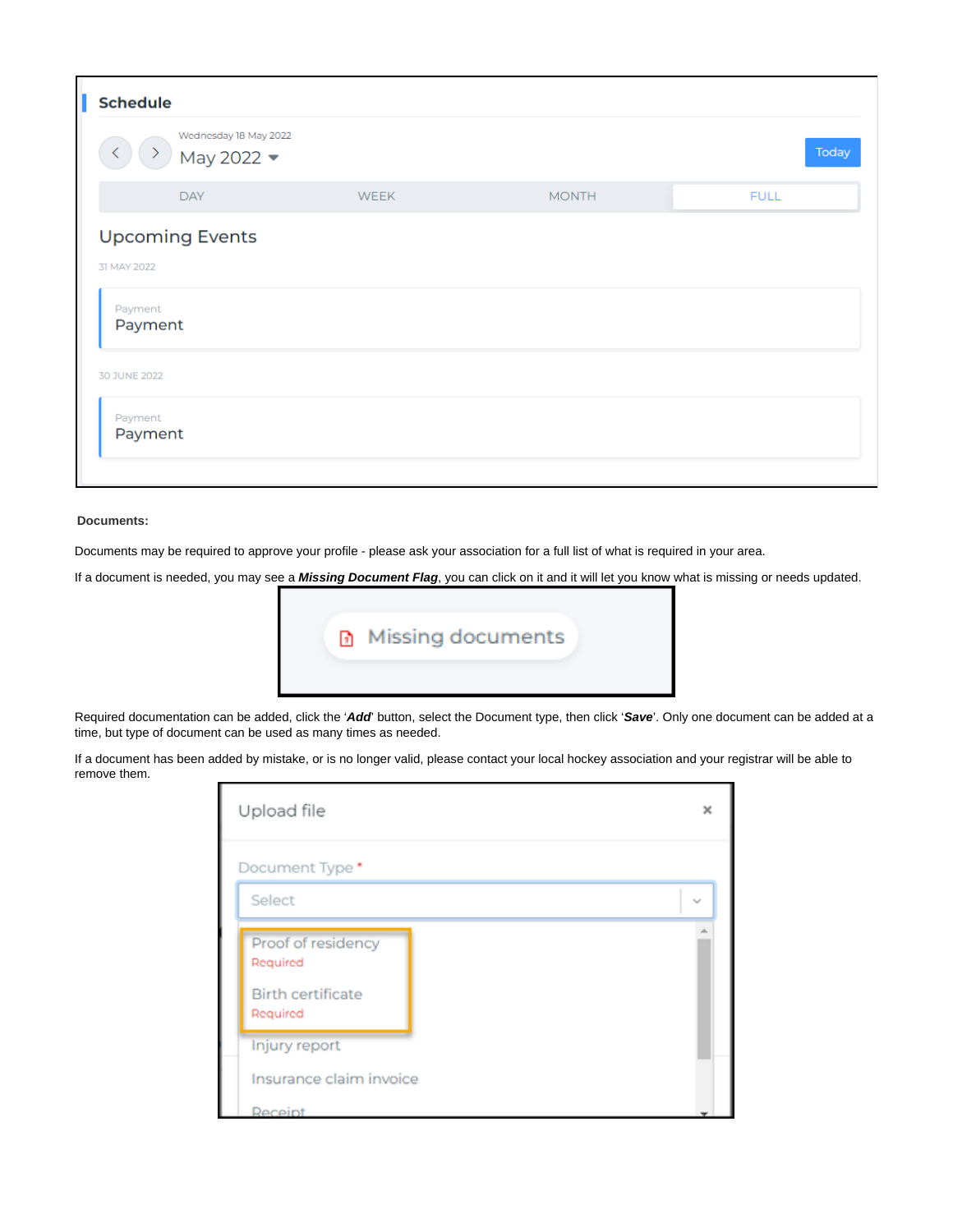#### **Registrations:**

A history of the participant's registration can be viewed here.

| 9       | 2022-03-11<br>SEASON: 2021-2022<br><b>U18 AA</b><br>MI<br>UNDER-18 |  |  |
|---------|--------------------------------------------------------------------|--|--|
| 2       | 2022-02-14<br>SEASON: 2021-2022<br>U18 demo<br>MI<br>UNDER-18      |  |  |
| $\star$ | 2022-02-14<br><b>Member creation!</b>                              |  |  |

#### <span id="page-6-0"></span>**Qualifications:**

All qualifications and the status will be showed for the participant. When registering for a course, be sure to use your correct HCR#, so the qualification can be added to your profile.

| ဝူ | SEASON 2021-2022<br>•* Official - Re-cert<br>Passed                              | Valid since 2022-02-01 |
|----|----------------------------------------------------------------------------------|------------------------|
| မွ | SEASON 2021-2022<br>•* Official - Re-cert<br>6<br>Passed                         | Valid since 2022-02-01 |
| ဝူ | SEASON 2022-2023<br>·* Official - National High Performance<br>OFF-NHP<br>Passed | Valid since 2022-05-17 |

#### <span id="page-6-1"></span>**Waivers:**

If a waiver is needs to be signed, you may see a **Mandatory waiver needs to be signed Flag**, you can click on it and it will open the waiver that needs to be signed.

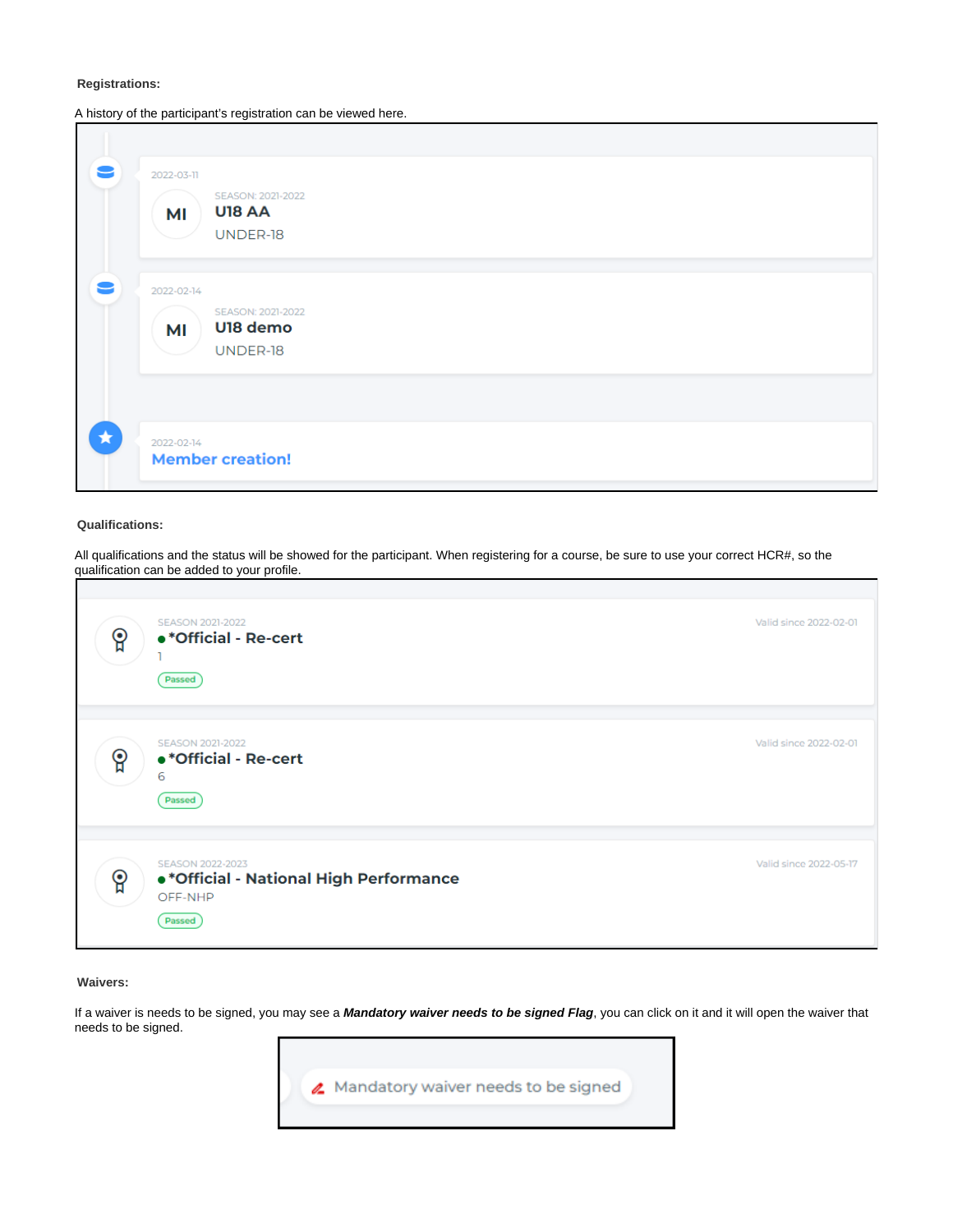## Agreement

# 2021-2022

# **UAT - HOCKEY CANADA**

Hockey Canada does not sell, trade or otherwise share the information we collect outside our Members and Associations. However, we may from time to time use this information for the purposes of offering additional services, promotions, including promotions offered by third parties, and/or hockey specific research. This type of usage of your personal information by Hockey Canada, its Members and/or associations is entirely at your discretion. Should you choose to allow this type of usage please check the box below.

| Yes<br>No |
|-----------|
|           |
|           |

A history of the member's waivers will be displayed., showing the season, reference #, waivers and whether it has been signed or not. If a waivers has not been signed, click on it - the side panel will open and you can click on the blue pencil to sign the waiver.

×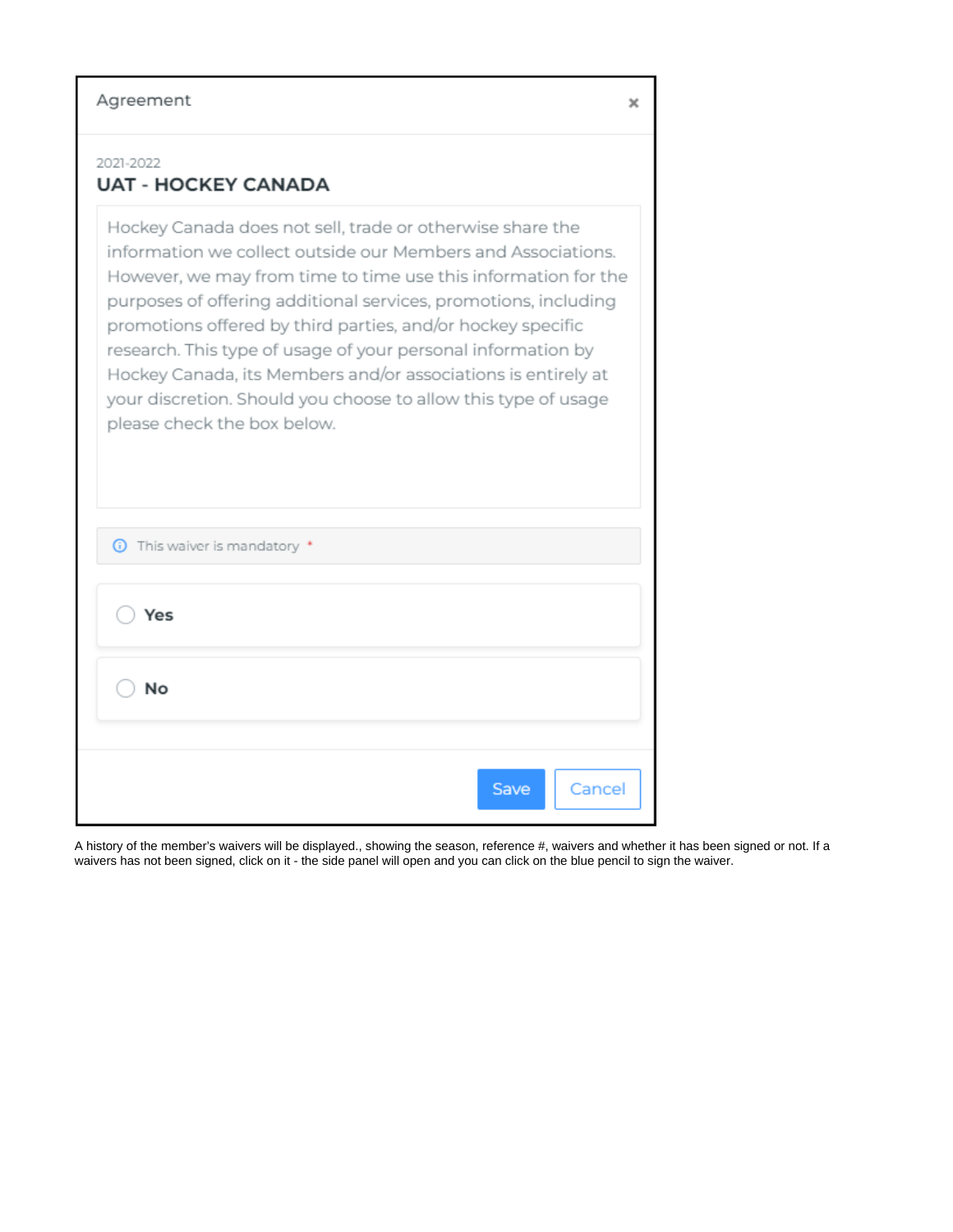| <b>Waivers</b> |                |                                                               |    |                            |
|----------------|----------------|---------------------------------------------------------------|----|----------------------------|
| Search         |                |                                                               | C  | Sign all mandatory waivers |
| Season 11      | Reference      | Waiver                                                        | tı | 11<br>Signed               |
| 2021-2022      | #2021200503445 | <b>ℤ</b> Mandatory<br>Rowans Law<br>ONTARIO HOCKEY FEDERATION |    | $\times$ Not signed        |
| 2021-2022      | #2021200503445 | <b>ℤ</b> Mandatory<br>Agreement<br><b>UAT - HOCKEY CANADA</b> |    | $\times$ Not signed        |
| 2021-2022      | #2021200503445 | A Mandatory<br>Waiver<br><b>UAT - HOCKEY CANADA</b>           |    | $\times$ Not signed        |

## $\rightarrow$

2021-2022

# Agreement

UAT - HOCKEY CANADA

## **₫** Mandatory

Hockey Canada does not sell, trade or otherwise share the information we collect outside our Members and Associations. However, we may from time to time use this information for the purposes of offering additional services, promotions, including promotions offered by third parties, and/or hockey specific research. This type of usage of your personal information by Hockey Canada, its Members and/or associations is entirely at your discretion. Should you choose to allow this type of usage please check the box below.

**Contract Contract Contract Contract Contract Contract Contract Contract Contract Contract Contract Contract Contract Contract Contract Contract Contract Contract Contract Contract Contract Contract Contract Contract Contr**  $\times$  Not signed  $\times$ 

## <span id="page-8-0"></span>CRC:

Criminal record checks and the status can be viewed here.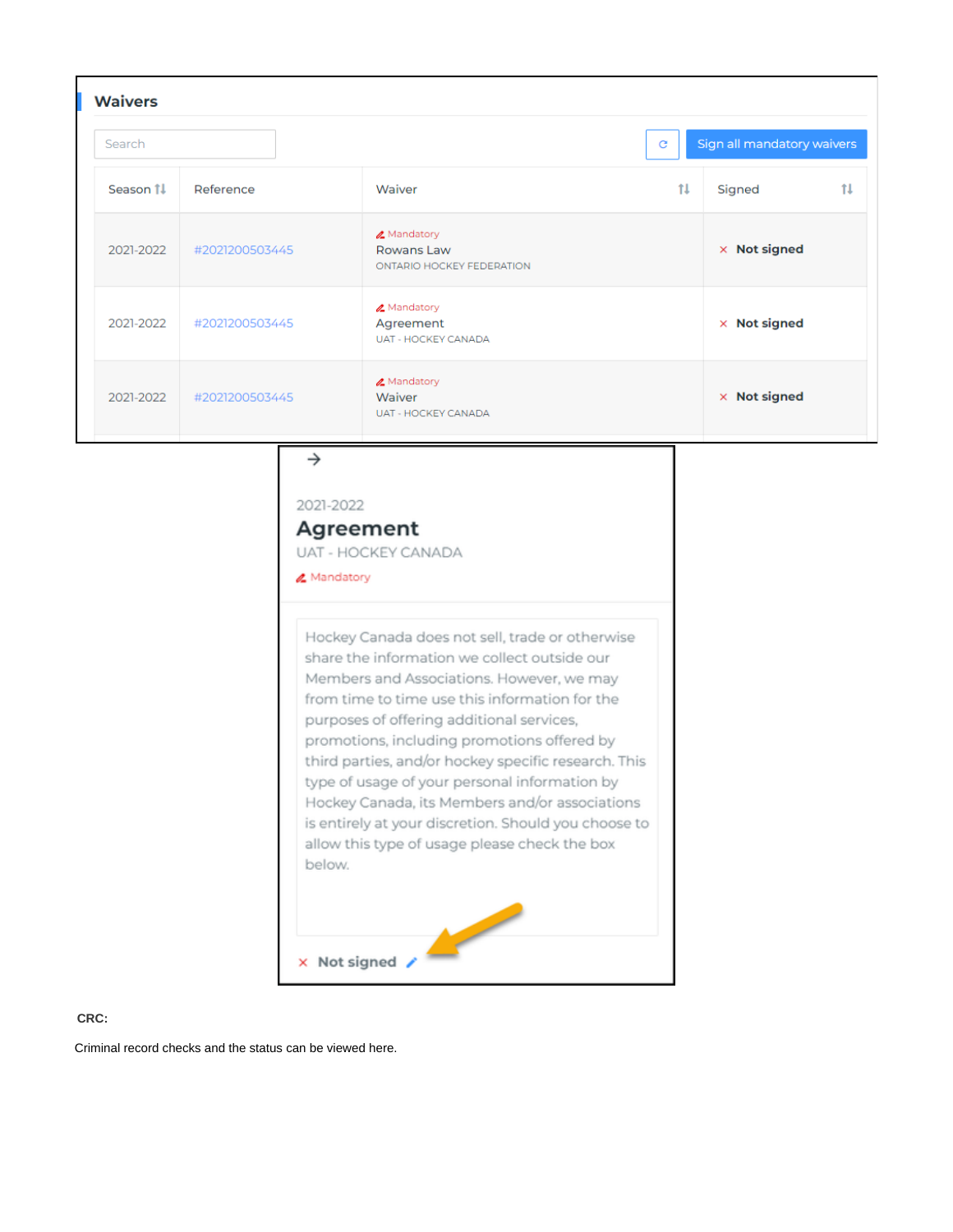| Search                                                                                     |    |      |              |               |                       |                   |              |               | G  |
|--------------------------------------------------------------------------------------------|----|------|--------------|---------------|-----------------------|-------------------|--------------|---------------|----|
| Created by                                                                                 | 1l | Type | $\mathbf{H}$ | Validity date | $\uparrow \downarrow$ | <b>Expires on</b> | $\mathbf{1}$ | <b>Status</b> | tı |
| Donna Harrington<br><b>UAT - HOCKEY CANADA</b><br>On 2022-05-17<br>Last updated 2022-05-17 |    | VSC. |              | 2022-05-01    |                       | 2025-05-31        |              | Completed     |    |

## <span id="page-9-0"></span>**Officials:**

For the full documentation on officials, **[click here.](https://spordle.atlassian.net/wiki/spaces/HDNE/pages/2415919117/Task+-+Official+Supervision)**

**My Reports**: Here you will be able to view any report that has been submitted for you. From the display, you will be able to sort and view basic information for the report - Season, Date, Officiating Coach, Team Category, Home and Away Team.

To view report detail, click on the line item and the side panel will open.

- From the side panel:
	- At the top: you will see who was the Officiating Coach that submitted the report.
	- Info tab: you will see information for which game the report was for
	- Type tab: you will see the report type and results
	- Notes tab: you can view comments from the Officiating Coach

|                        | Development (2022-02-01)<br><b>Supervision Report</b> |                              |       |
|------------------------|-------------------------------------------------------|------------------------------|-------|
|                        | Officiating Coach<br>DH<br>#20211018200062725         | <b>DONNA HARRINGTON</b>      |       |
|                        | Info                                                  | Type                         | Notes |
|                        | Info                                                  |                              |       |
| c                      | Home Team<br>ABT                                      | Away Team<br>BC              |       |
| Away Team <sup>1</sup> | Season<br>2021-2022                                   | Date<br>2022-02-01           |       |
|                        | Official Type                                         |                              |       |
|                        | <b>Team Category</b>                                  | SENIOR-FEMALE - HOUSE LEAGUE |       |

**My Supervision Forms:** To submit a new report, click on the +Add button.